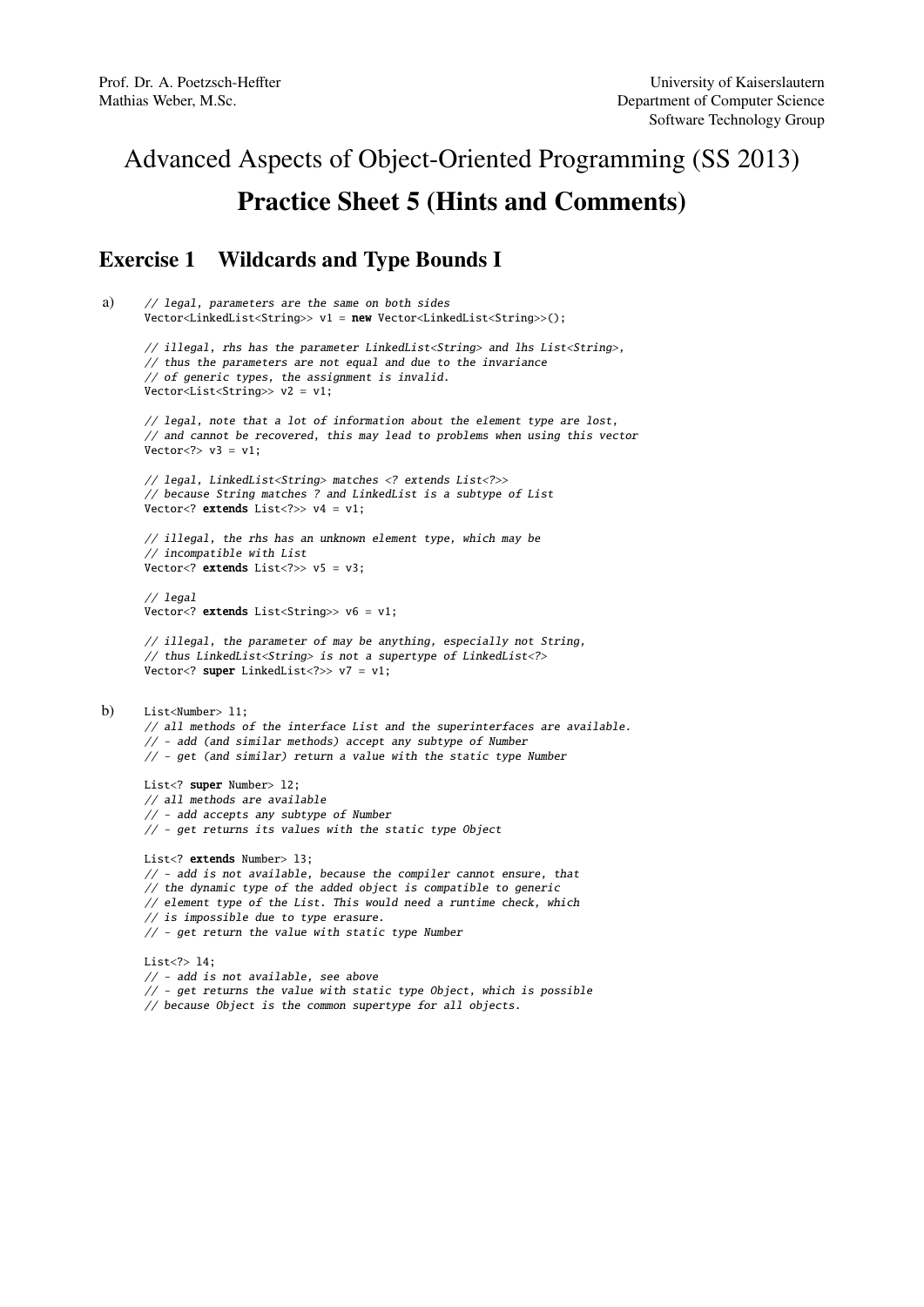# Exercise 2 Wildcards and Type Bounds II

```
Solution for a) and b)
import java.util.Collection;
import java.util.Iterator;
public class CollectionTools {
 public static <A> void copyFromArray(A[] arr, Collection<? super A> coll) {
   for (A el : arr) {
    coll.add(el);
   }
 }
 public static <A> void copyToArray(Collection<? extends A> coll, A[] arr) {
   Iterator<? extends A> iter = coll.iterator();
   int i=0;
   while(iter.hasNext() && i<arr.length) {
    arr[i] = iter.next();i++;
   }
 }
}
Solution for c)
import java.util.*;
public class MinMaxWrapper<A extends Comparable<A>>
          implements Set<A> {
 private Set<A> theSet;
 public MinMaxWrapper(Set<A> set) {
   this.theSet = set;
 }
 public boolean add(A e) {
  return theSet.add(e);
 }
 public boolean addAll(Collection<? extends A> c) {
  return theSet.addAll(c);
 }
 public void clear() {
   theSet.clear();
  }
 public boolean contains(Object o) {
   return theSet.contains(o);
 }
 public boolean containsAll(Collection<?> c) {
   return theSet.containsAll(c);
 }
 public boolean equals(Object o) {
  return theSet.equals(o);
 }
 public int hashCode() {
   return theSet.hashCode();
 }
 public boolean isEmpty() {
  return theSet.isEmpty();
 }
 public Iterator<A> iterator() {
  return theSet.iterator();
 }
 public boolean remove(Object o) {
  return theSet.remove(o);
 }
 public boolean removeAll(Collection<?> c) {
  return theSet.removeAll(c);
 }
 public boolean retainAll(Collection<?> c) {
  return theSet.retainAll(c);
 }
 public int size() {
   return theSet.size();
 }
                                                           public Object[] toArray() {
                                                            return theSet.toArray();
                                                           }
                                                           public <T> T[] toArray(T[] a) {
                                                            return theSet.toArray(a);
                                                           \mathfrak{r}public A getMinimum() {
                                                            A res;
                                                            Iterator<A> iter = theSet.iterator();
                                                            if(iter.hasNext())
                                                              res = iter.next();
                                                            else
                                                              return null;
                                                            A next;
                                                            while(iter.hasNext()) {
                                                             next = iter.next();
                                                             if(next.compareTo(res)<0) {
                                                                res = next;
                                                              }
                                                            }
                                                            return res;
                                                           }
                                                           public A getMaximum() {
                                                            A res;
                                                            Iterator<A> iter = theSet.iterator();
                                                            if(iter.hasNext())
                                                              res = iter.next();else
                                                              return null;
                                                            A next;
                                                            while(iter.hasNext()) {
                                                             next = iter.next();if(next.compareTo(res)>0)
                                                                res = next:
                                                            }
                                                            return res;
                                                           }
                                                         }
```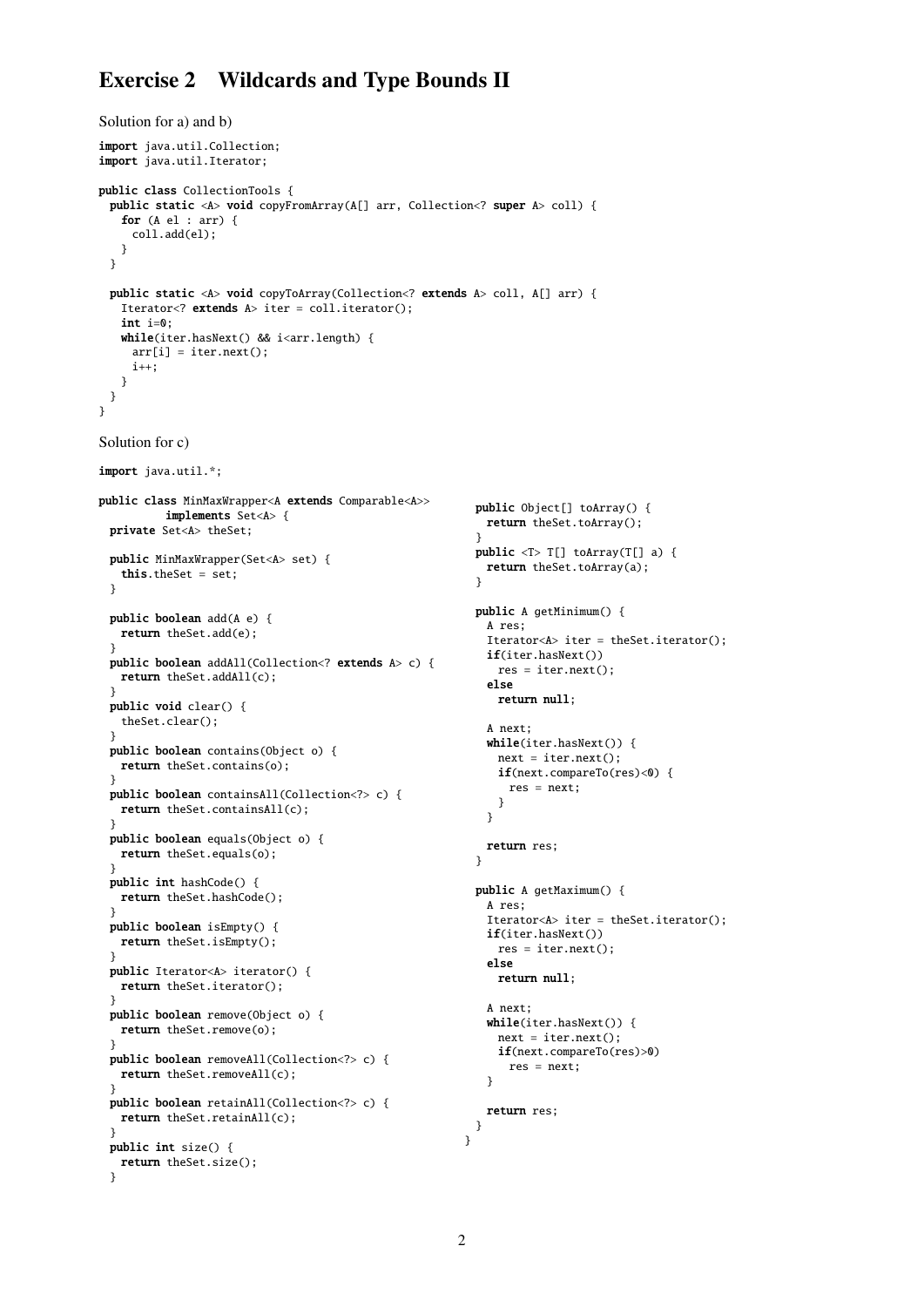### Exercise 3 Extended Iterators

The following code is one possibility to choose the generic types. It is possible to achieve the same (or nearly the same) behaviour and reusability by putting wildcards into the interfaces and removing some wildcard from the iterator classes. It was a design decision, that the Transformer and Predicate interfaces should be as easy as possible.

You can find such iterators in the *common collections* framework of the apache foundation (see [http://commons.](http://commons.apache.org/collections/) [apache.org/collections/](http://commons.apache.org/collections/), the repository contains a version with generics).

```
a) Transformer
   public interface Transformer<A,B> {
      public B transform (A in);
   }
   Iterator
   import java.util.*;
   public class TransformingIterator <I,O> implements Iterator<O> {
      private Iterator<? extends I> in;
      private Transformer<? super I, ? extends O> transformer;
      public TransformingIterator(Iterator<? extends I> inputIterator, Transformer<? super I, ? extends O> transformer) {
          this.in = inputIterator;
          this.transformer = transformer;
      }
      public boolean hasNext() {
          return in.hasNext();
      }
      public O next() {
          return transformer.transform(in.next());
      }
      public void remove() {
          in.remove();
       }
   }
b) public class CurrencyTransformer implements Transformer<Number, String> {
      public String transform (Number n) {
          return "EUR<sub>L</sub>" + new Double(Math.floor(n.doubleValue() * 100) / 100).toString();
      }
   }
   import java.util.*;
   public class Bill {
      public static void main (String... arg) {
         List<Double> doubles = Arrays.asList(19.248, 7.0, -9.0, 1.8882, -0.1992);
          System.out.println("Normal_iterator:");
          Iterator<?> it = doubles.iterator();
          while (it.hasNext()) {
             System.out.println(it.next());
          }
          System.out.println("Extended_iterators:");
          Iterator<String> truncIt = new TransformingIterator<Double, String>(doubles.iterator(), new CurrencyTransformer());
          while (truncIt.hasNext()) {
             System.out.println(truncIt.next());
          }
      }
   }
```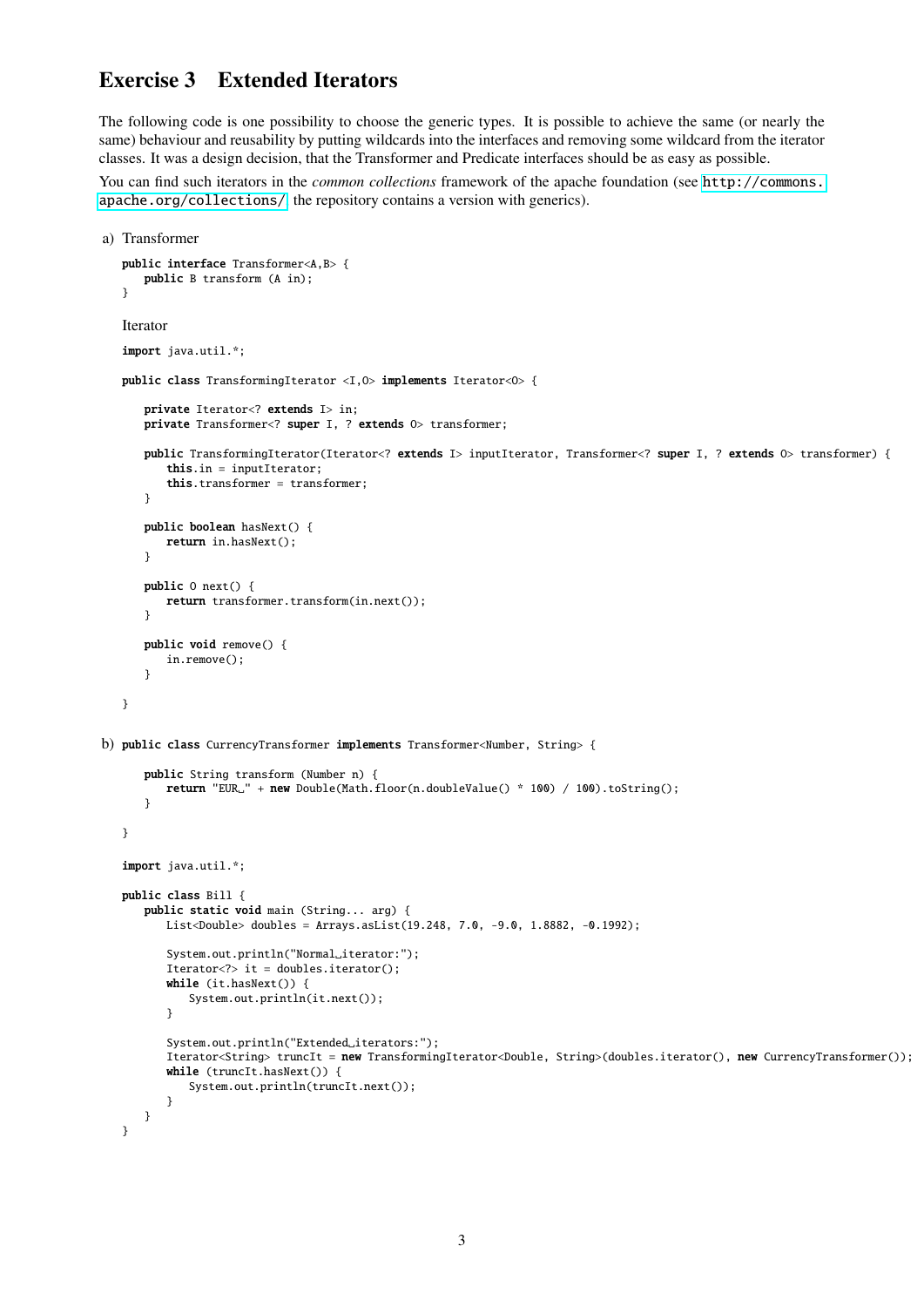#### Exercise 4 Aliasing

An alias is called dynamic, if the involved variables belong to the stack, e.g. local variables or method parameters.

a) Desired dynamic alias: iterate through an array. The loop variable tmp aliases the array elements one after another.

```
class C {
   Object[] values;
   public void m () {
      for (Integer tmp : values) {
           ...
       }
   }
}
```
Undesired dynamic alias: Store an alias to an object in the local variable tmp; hideAll components and make the aliased one visible again. This breaks the invariant and is therefor an undesired alias.

```
class C {
  // invariant: either all components are visible or all are hidden.
  JComponent[] values;
  public void m () {
     JComponent tmp = values[0];
     hideAll();
     tmp.setVisible(true);
  }
  public void hideAll() {
     for (JCompoment c : values) {
        c.setVisible(false);
     }
 }
}
```
- b) Aliasing means, that in a program state more than one reference to an object exists. Capturing occurs if a reference, which was passed as a parameter to a method, is stored in a field of the called object. If this is done, the reference remains available even after the method has been finished. I.e. Capturing happens, if a new static alias to a parameter object is established. Leaking means, that a reference to an object is passed outside. This means, that the caller of the leaking method can establish an alias to the leaked object.
- c) Instead of returning the reference to the original array, return a copy of the array. Depending on the characteristics of the type Identity and the security needs, it may be sufficient to return a new array, which references the original Identity objects, or one needs to return a deep copy of the array.

```
public Identity[] getSigners() {
   Identity[] signers = new Identity[this.signers.length];
   System.arraycopy(this.signers, 0, signers, 0, signers.length);
   return signers :
}
```
#### Exercise 5 Generics (optional)

```
a) List<String>[] stringLists = new List<String>[1]; // assume this to be legal
  List<Integer> intList = Arrays.asList(42); // create a list containing Integer objects
  Object[] objects = stringLists; // arrays are covariant: A[] is a subtype of B[],
                                            // if A is a subtype of B \rightarrow this assignment
                                            // is legal (both statically and dynamically)
  objects[0] = intList; // store some junk into the array
                                            // statically: objects[0] has type Object,
                                            // intList has type List<Integer> (subtype of Object) ,
                                            // dynamically: objects has type List[] (the type erasure
                                            // deleted the generic parameter), thus object[0] has type
                                            // List, intList has type List
                                            // -> assignment is legal (both statically and dynamically)
  String s = stringLists[0].get(0); // statically: stringLists[0] has type List<String> and get
                                            // returns a String
                                            // dynamically: stringLists[0] has type List, get returns
                                            // an Object, which is casted by an automatically inserted
                                            // cast to String, but the runtime type of the first element
```